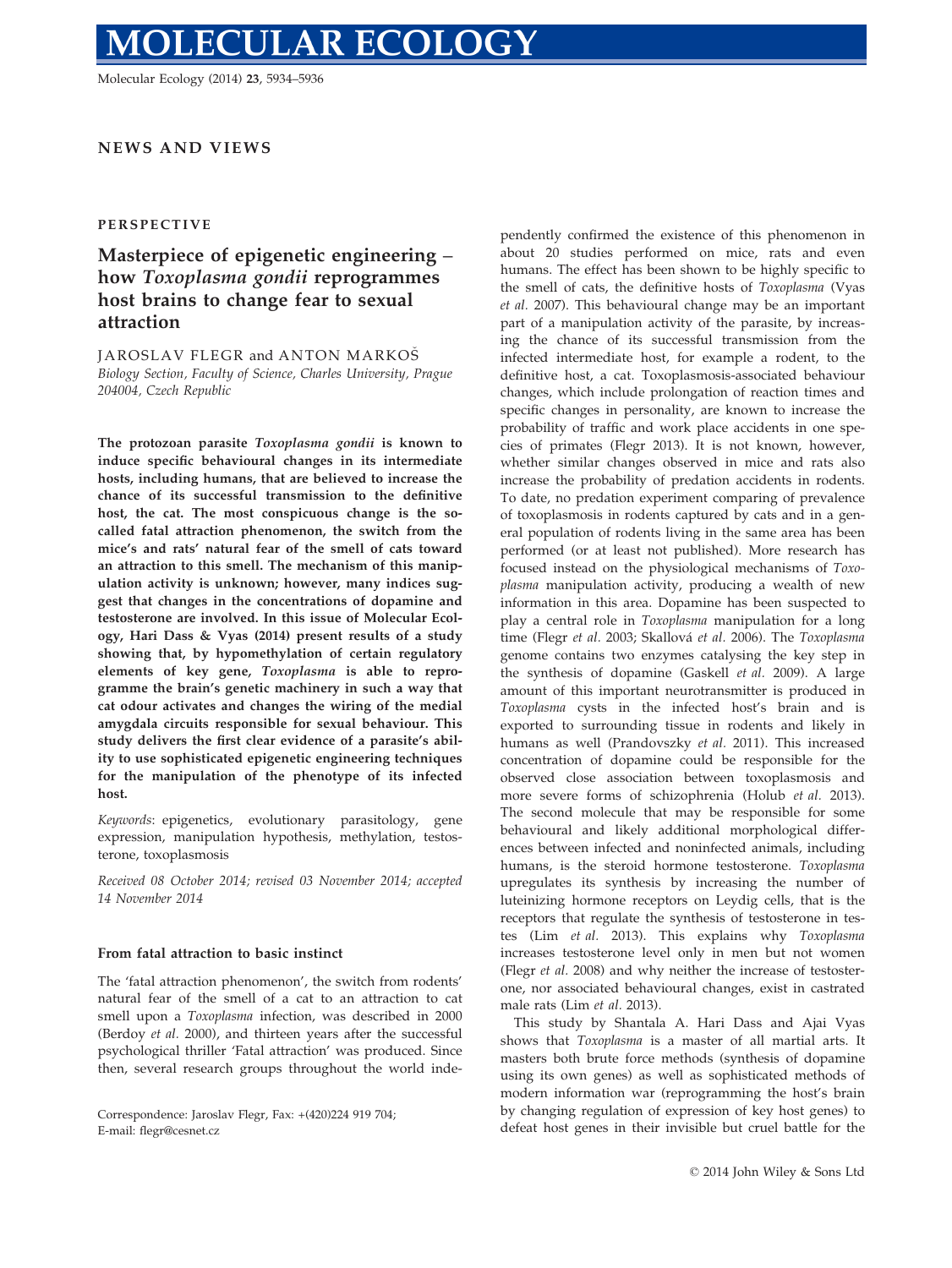phenotype of the infected host. Contact with the odour of a cat activates medial amygdala circuits responsible for perceiving fear in normal rats. By hypomethylation of certain regulatory elements of a key gene, Toxoplasma is able to reprogramme the brain's genetic machinery in such a way that the smell of cat activates, and changes the wiring of, the medial amygdala circuits responsible for sexual behaviour. As another successful movie with Michael Douglas, 'Basic Instinct', clearly shows sexual instincts are stronger than self-protection instincts and not only in male rats. Toxoplasma-infected male rats express the 'fatal attraction phenomenon' – they stay longer in places where they smell a cat. Similarly, infected male students rate the smell of diluted cat urine as relatively more pleasant (Flegr et al. 2011).

#### How to change fear to attraction

Using methylation sensitive restriction enzyme digestion in combination with quantitative PCR, the authors of this study show that infected male rats have hypomethylated arginine vasopressin (AVP) promoters in medial amygdala, which leads to higher expression of mRNA for AVP (quantified by cDNA based PCR). This could be the reason for greater activation of the vasopressinergic neurons after exposure to the cat's odour. They also show that the fear of cat smell can be restored by a systemic hypermethylation (by systemic administration of L-methionine) in infected animals. Most importantly, the 'fatal attraction phenomenon' can be induced in noninfected rats by intracerebral delivery of methylation inhibitor into the medial amygdala. Using immunohistochemistry (measuring the number of AVP and Fos colabelling cells in several parts of the brain) and proper controls, authors have shown that cat odour increases the neuronal activation of vasopressinergic neurons in the medial amygdala only in the infected rats.

#### Parasites and epigenetics

The internal state of a cell or an organism is maintained by a sophisticated, dynamic web of interactions. These interactions are responsible for both the steady-state (feedback) and for ontogenetic trajectories (feedforward). Some functions require continuous 'pressure' of regulating factors (e.g. maintaining the size of gonads during mating season). Other responses lead to more or less stable structures, enduring for the whole life. In this study discussed here, we witness a third possibility –  $ad$  hoc restructuring of the microanatomy of the amygdala, resulting in behavioural change. The proximate cause of change was induced hormonally, reprogramming cells constituting this anatomical structure by intervention into their chromatin landscape (for exhausting account of such changes, see the ENCODE program, (Gerstein 2012; Ecker 2012; Suzuki & Bird 2008)). Ontogeny is based on such subtle regulations of genetic contexts, and environmental cues can also be 'written down' in this way. Here, the parasite enters the stage as a decisive factor, changing (via hormonal manipulation) the methylation pattern of chromatin in the cells involved. At present, it is a matter of speculation (i) what further changes in chromatin structures are involved and their specificity; (ii) what the changes would be if pups were infected instead of adults; or even (iii) whether such chromatin cues could be transmitted to the next generation (as Dias & Ressler suggest in a different model (2014)). The behaviour of Toxoplasma-free children of Toxoplasma-infected and Toxoplasma-free mothers differs in many aspects (Kaňkova et al. 2012), and toxoplasmosis can be sexually transmitted from infected males to females and then to embryos in many species, probably including humans (Flegr et al. 2014). It would be interesting to test the behaviour and methylation pattern of sons of infected male rats. Possibly, Toxoplasma still has a deposit of surprises prepared for us.

#### References

- Berdoy M, Webster JP, Macdonald DW (2000) Fatal attraction in rats infected with Toxoplasma gondii. Proceedings of the Royal Society B-Biological Sciences, 267, 1591–1594.
- Dias BG, Ressler KJ (2014) Parental olfactory experience influences behavior and neural structure in subsequent generations. Nature Neuroscience, 17, 89–96.
- Ecker JR (2012) FORUM: Genomics ENCODE explained. Nature, 489, 52–53.
- Flegr J (2013) Influence of latent Toxoplasma infection on human personality, physiology and morphology: pros and cons of the Toxoplasma-human model in studying the manipulation hypothesis. Journal of Experimental Biology, 216, 127–133.
- Flegr J, Preiss M, Klose J, Havlíček J, Vitáková M, Kodym P (2003) Decreased level of psychobiological factor novelty seeking and lower intelligence in men latently infected with the protozoan parasite Toxoplasma gondii Dopamine, a missing link between schizophrenia and toxoplasmosis? Biological Psychology, 63, 253–268.
- Flegr J, Lindová J, Kodym P (2008) Sex-dependent toxoplasmosisassociated differences in testosterone concentration in humans. Parasitology, 135, 427–431.
- Flegr J, Lenochová P, Hodný Z, Vondrová M (2011) Fatal attraction phenomenon in humans – Cat odour attractiveness increased for Toxoplasma-infected men while decreased for infected women. PLoS Neglected Tropical Diseases, 5, e1389.
- Flegr J, Klapilová K, Kaňková Š (2014) Toxoplasmosis can be a sexually transmitted infection with serious clinical consequences. Not all routes of infection are created equal. Medical Hypotheses, 83, 286–289.
- Gaskell EA, Smith JE, Pinney JW, Westhead DR, Mcconkey GA (2009) A unique dual activity amino acid hydroxylase in Toxoplasma gondii. PLoS One, 4, e4801.
- Gerstein M (2012) ENCODE leads the way on big data. Nature, 489, 208.
- Hari Dass SA, Vyas A (2014) Toxoplasma gondii infection reduces predator aversion in rats through epigenetic modulation in the host medial amygdala. Molecular Ecology, 23, 6114–6122.
- Holub D, Flegr J, Dragomirecka E et al. (2013) Differences in onset of disease and severity of psychopathology between toxoplasmosis-related and toxoplasmosis-unrelated schizophrenia. Acta Psychiatrica Scandinavica, 127, 227–238.
- Kaňkova S, Šulc J, Křivohlavá R, Kuběna A, Flegr J (2012) Slower postnatal motor development in infants of mothers with latent